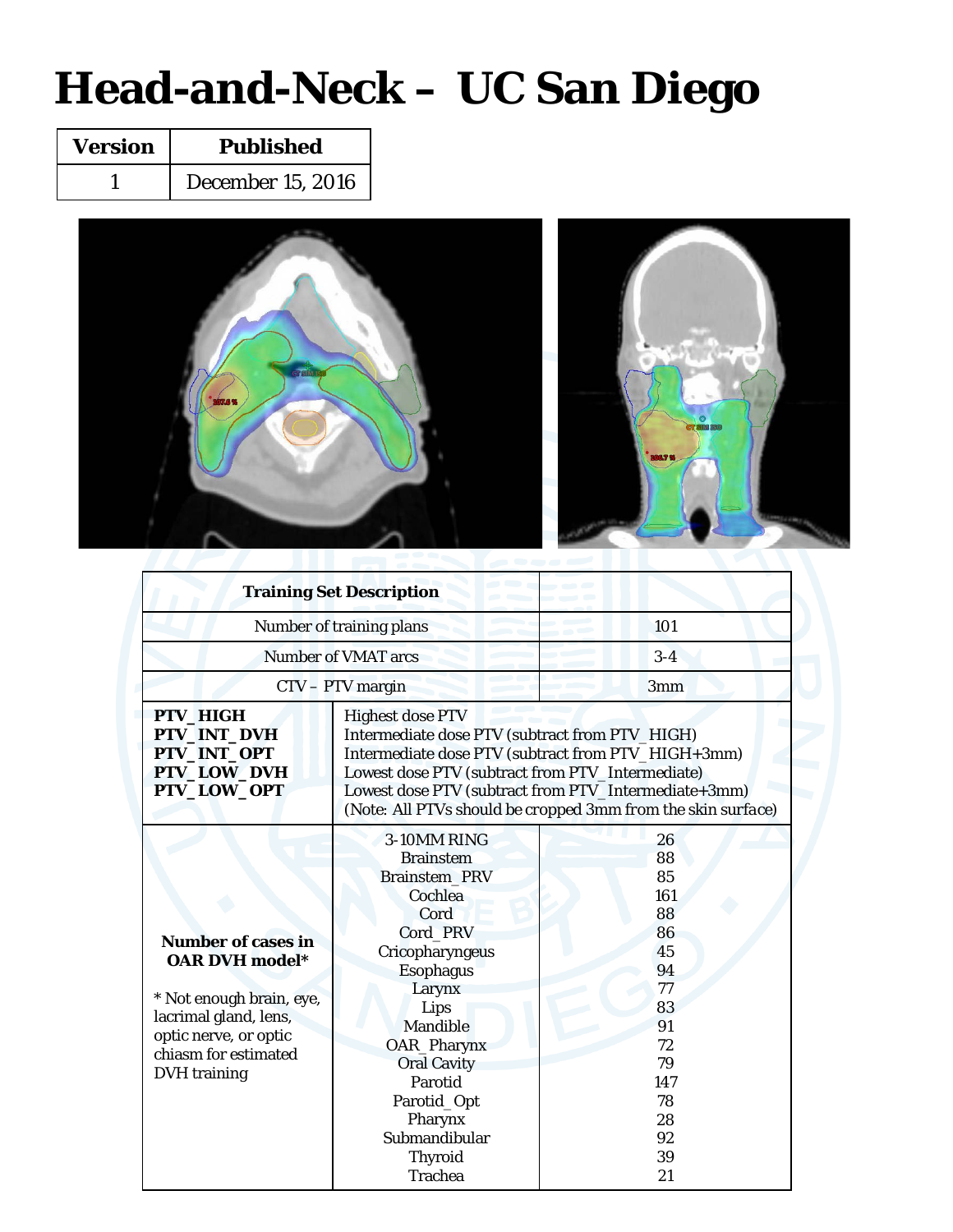## **Head-and-Neck– UC San Diego**

### **Workflow:**

• Best performance with this RapidPlan workflow requires the creation of the PTV\_INT\_DVH, PTV\_INT\_OPT, PTV\_LOW\_DVH, and PTV\_LOW\_OPT structures (see table on previous page



- *Note: These can either be created manually or with the associated MIM workflow*
- The PTV\_INT\_DVH and PTV\_INT\_OPT structures should both be tagged as PTV\_Intermediate. Same with PTV\_LOW\_XXX:

|                      | <b>Target Dose Levels</b> |                    |                                           |                    |  |
|----------------------|---------------------------|--------------------|-------------------------------------------|--------------------|--|
|                      | Model Structure ID        | <b>Target Dose</b> |                                           |                    |  |
| PTV_High             |                           | 7000 cGy           |                                           |                    |  |
|                      | PTV_Intermediate          | 6300 cGy           |                                           |                    |  |
| PTV_Low              |                           | 5600 cGy           |                                           |                    |  |
| <b>Structures</b>    |                           |                    |                                           |                    |  |
|                      | Plan Structure ID (Codes) | Type               | Model Structure ID (Codes)                | <b>Target Dose</b> |  |
| $\blacksquare$       | PTV_6300 ()               | <b>PTV</b>         |                                           |                    |  |
| $\blacktriangledown$ | PTV_7000 ()               | <b>PTV</b>         | PTV_High (PTV_High)                       | 7000 cGy $\sim$    |  |
| в                    | PTV_INT_DVH ()            |                    | PTV_Intermediate (PTV_Intermed            | 6300 cGy $\sim$    |  |
|                      | PTV_INT_OPT ()            |                    | PTV_Intermediate (PTV_Intermed 6300 cGy ▼ |                    |  |
|                      | PTV_LOW_DVH ()            |                    | PTV_Low (PTV_Low)                         | 5600 cGy ▼         |  |
|                      | PTV_LOW_OPT ()            |                    | PTV_Low (PTV_Low)                         | 5600 cGy $\sim$    |  |

- Some control structures should be created as well, Left/Right Parotid Opt (respective parotid gland – PTVs) and OAR\_Pharynx (pharynx – PTVs)
- 3-10MM RING is a ring that encompasses voxels from 3mm-10mm outside all PTVs but inside the BODY contour
- After matching all structures, click Generate Estimates and Objectives. After the optimization objectives have been created, delete the upper objectives from the PTV\_XXX\_DVH structures. *Be sure to keep the upper objectives on the PTV\_XXX\_OPT structures.*
- Once these steps are complete, VMAT optimization can commence.

| O                 | PTV_INT_DVH | 277.4 |       |      |      |              |              |
|-------------------|-------------|-------|-------|------|------|--------------|--------------|
|                   |             |       |       |      |      |              |              |
|                   | Upper       | 0.0   | 0.0   | 6489 | 7429 | 125          | $\mathbf{x}$ |
|                   | Upper       | 0.0   | 0.0   | 6300 | 7429 | $\mathbf{0}$ | $\mathbf{x}$ |
|                   | Lower       | 277.4 | 100.0 | 6174 | 5189 | 150          | $\mathsf{X}$ |
|                   | Lower       | 274.6 | 99.0  | 6300 | 6077 | 150          | $\mathbf x$  |
| <b>FLETE</b><br>O | PTV_INT_OPT | 245.2 |       |      |      |              |              |
|                   | Upper       | 0.0   | 0.0   | 6489 | 7126 | 125          | $\mathbf x$  |
|                   | Upper       | 0.0   | 0.0   | 6300 | 7126 | $\mathbf{0}$ | $\mathbf{x}$ |
| <b>TEIO</b>       | Lower       | 245.2 | 100.0 | 6174 | 5189 | 150          | $\mathbf{x}$ |
|                   | Lower       | 242.7 | 99.0  | 6300 | 6072 | 150          | $\mathbf{x}$ |
|                   | PTV_LOW_DVH | 29.3  |       |      |      |              |              |
|                   | Upper       | 0.0   | 0.0   | 5768 | 7371 | 125          | $\mathbf{x}$ |
|                   | Upper       | 0.0   | 0.0   | 5600 | 7371 | $\mathbf{0}$ | $\mathbf{x}$ |
|                   | Lower       | 29.3  | 100.0 | 5488 | 5044 | 150          | $\mathbf{x}$ |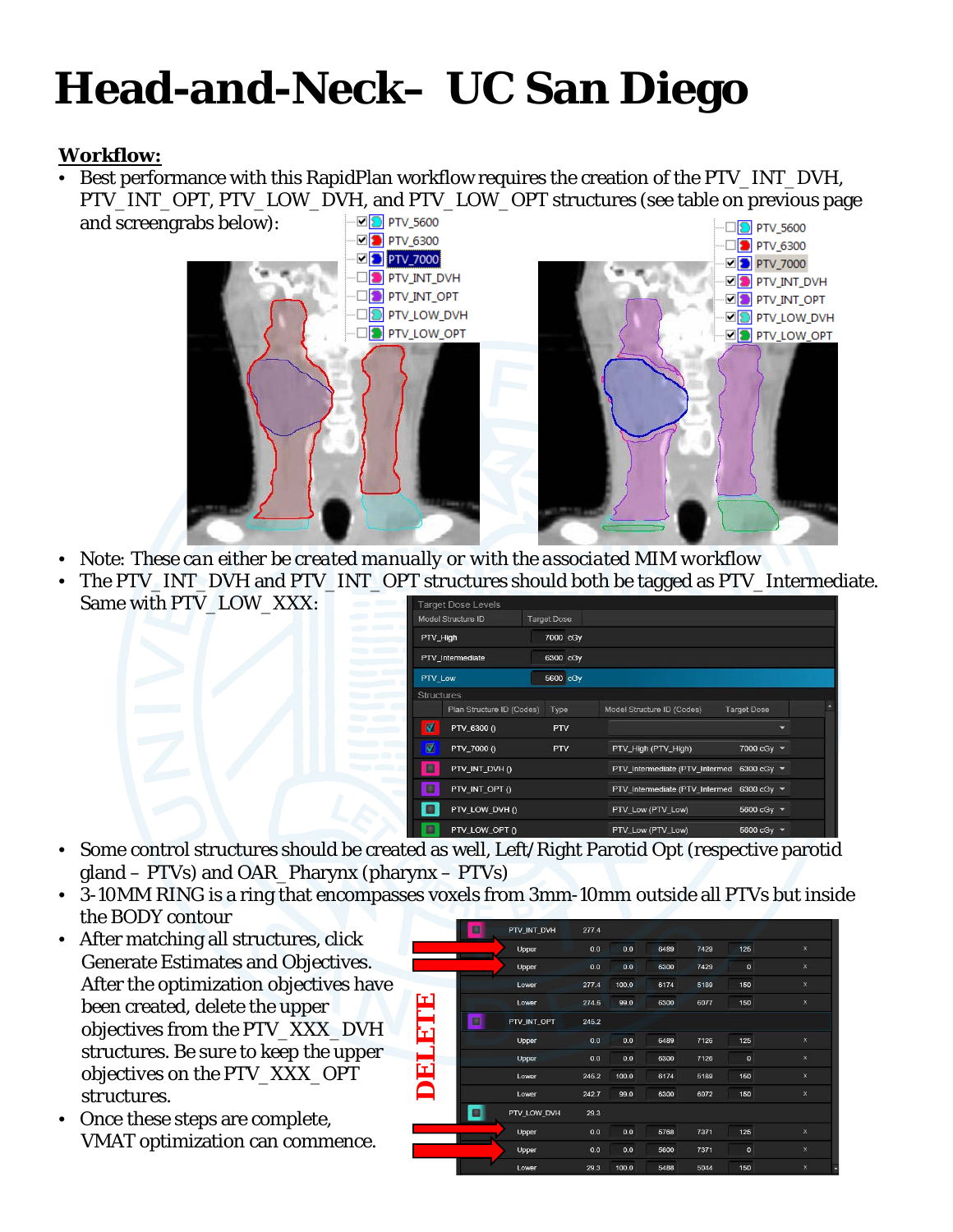# **Head-and-Neck– UC San Diego**

### **Notes:**

- PTVs should be cropped 3mm from the skin surface
- When OARs are mostly or completely overlapping the PTVs (e.g. ipsilateral parotid and/or submandibular) the DVH estimates will take this into account, however it is sometimes clinically advantageous to remove the optimization objectives to these structures
- Standard UCSD prescription scaling is 100% prescription dose to 95% volume of PTV\_HIGH
- Two-target SIB head-and-neck treatments can be accomplished by not matching PTV\_Low to any structure
- Single-target head-and-neck treatments can be accomplished by not matching either PTV\_Low or PTV\_Intermediate to any structure
- While RapidPlan only allows three PTV levels to be identified, four-target head-and-neck treatments can be accomplished by identifying the two lowest targets SIB dose levels as PTV\_Low with prescription dose set to the third dose level. After the estimates and objectives have been generated, the lowest dose level PTV objectives must be manually scaled to the appropriate values for the prescription. *Note: this will slightly over-estimate the OAR DVHs that abut the lowest PTV volume.*

| <b>Model Structure</b> | <b>Code</b>           | <b>Objective</b>                               | Volume (%)                   | Dose (% or Gy)              | <b>Priority</b>               |
|------------------------|-----------------------|------------------------------------------------|------------------------------|-----------------------------|-------------------------------|
| PTV_High               | PTV_High              | <b>Upper</b><br><b>Upper</b><br>Lower<br>Lower | 0%<br>0%<br>100%<br>98%      | 103%<br>100%<br>99%<br>100% | 150<br>$\bf{0}$<br>175<br>175 |
| PTV_Intermediate       | PTV_Inter-<br>mediate | <b>Upper</b><br><b>Upper</b><br>Lower<br>Lower | 0%<br>0%<br>100%<br>98%      | 103%<br>100%<br>99%<br>100% | 125<br>$\Omega$<br>150<br>150 |
| PTV_Low                | PTV_Low               | <b>Upper</b><br><b>Upper</b><br>Lower<br>Lower | 0%<br>0%<br>100%<br>98%      | 103%<br>100%<br>99%<br>100% | 125<br>$\bf{0}$<br>150<br>150 |
| 3-10MM RING            | Ring                  | <b>Upper</b><br>Mean                           | 0%                           | 80%<br>60%                  | 100<br>50                     |
| <b>Brain</b>           | 50801                 | <b>Upper</b>                                   | 0%                           | <b>58 Gy</b>                | 125                           |
| <b>Brainstem</b>       | 79876                 | <b>Upper</b><br>Line                           | $\Omega$<br>Generated        | 48 Gy<br><b>Generated</b>   | 200<br>50                     |
| Brainstem_PRV          | <b>PRV</b>            | <b>Upper</b><br>Line                           | $\Omega$<br><b>Generated</b> | <b>50 Gy</b><br>Generated   | 200<br>50                     |
| Cochlea                | 60202, 60203          | Line                                           | Generated                    | Generated                   | 100                           |
| Cord                   | 7647                  | Upper<br>Line                                  | $\Omega$<br>Generated        | 43 Gy<br>Generated          | 200<br>50                     |
| Cord PRV               | <b>PRV</b>            | Upper<br>Line                                  | $\Omega$<br>Generated        | 48 Gy<br>Generated          | 200<br>50                     |